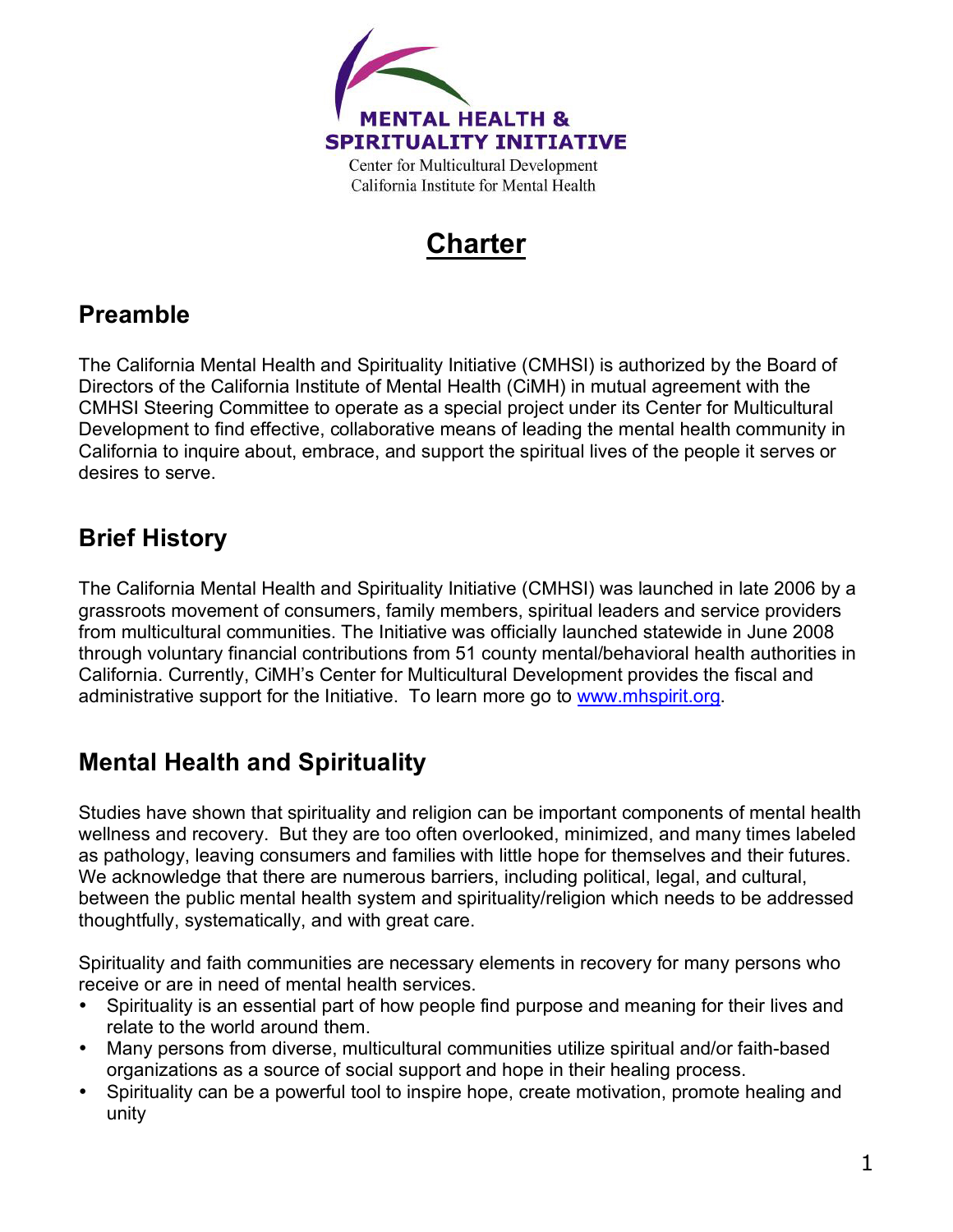• Some people experience altered states of being with a spiritual component that can support the journey of recovery. For some, this can be a life-changing event.

### **Mission**

**To transform the public mental health system and communities in California to inquire about, embrace, and support the spiritual interests, practices and beliefs of individuals and families.**

# **Goals**

The goals of the Initiative are:

- 1. To increase awareness of spirituality as a potential resource in mental health wellness, recovery, and multicultural competence.
- 2. To advance the capacity of mental health service providers in California to help prevent mental health issues and to support individuals and families in recovery by including spirituality as an aspect of cultural competency and natural community supports.
- 3. To encourage collaboration among faith-based organizations, mental health service providers, consumers, and families in combating stigma and reducing disparities in access to services for diverse populations.
- 4. To provide technical assistance to mental health service providers on how to utilize spirituality as a resource for prevention, early intervention and recovery, while preserving consumer/family choice and respecting the separation of church and state.
- 5. To ensure consumer and family inclusion in the development and implementation of all aspects of the California Mental Health and Spirituality Initiative.

# **Structure**

The California Mental Health and Spirituality Initiative (CMHSI) shall be a stakeholder driven project managed by the California Institute of Mental Health (CiMH). Stakeholder involvement and input will be primarily derived through regular meetings of local and statewide networks. The CMHSI Steering Committee, with assistance from CiMH staff, shall receive, analyze, prioritize, enhance and integrate the input for action by CiMH and the members of the CMHSI Steering Committee. The CiMH Board of Directors and the CMHSI Steering Committee shall be mutually responsible for project oversight and determining its nature and duration as a CiMH project.

### *(Insert graphic org chart)*

# **CMHSI Steering Committee**

The primary decision-making and coordinating body for the Initiative shall be *the California Mental Health and Spirituality Initiative Steering Committee* **( CMHSI)** composed of diverse stakeholder representatives who have a strong interest in furthering the Mission of CMHSI.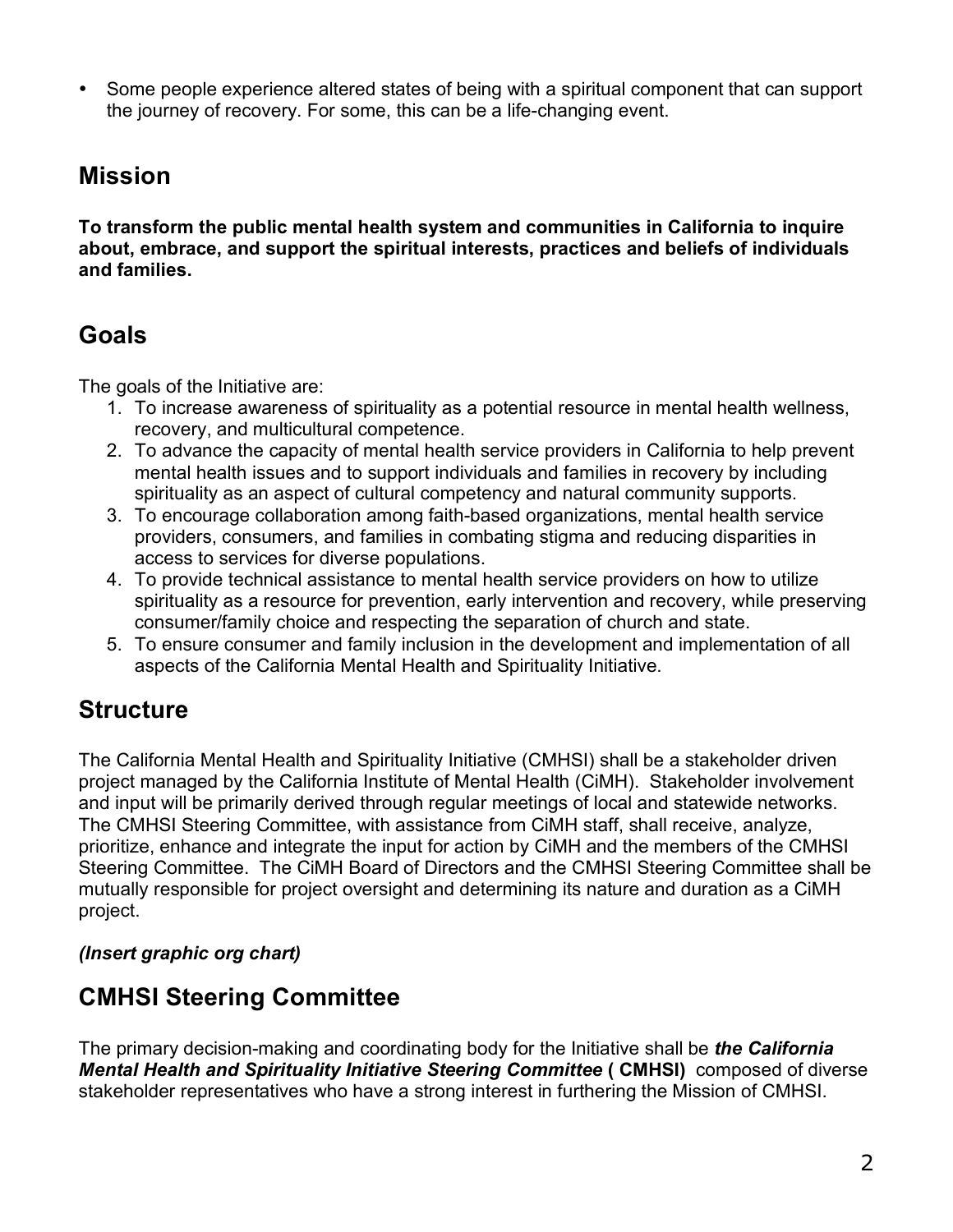#### **1. Steering Committee's Responsibilities**

- a. CMHSI Steering Committee advises the CiMH Board of Directors, CiMH Executive leadership and staff regarding strategic direction, priorities and ongoing activities of the CMHSI.
- b. Responsibilities include, but are not limited to:
	- Annual review and evaluation of the CMHSI Work Plan and accomplishments.
	- Participate in ongoing strategic planning to support the CMHSI.
	- Assist in defining and developing CMHSI products and services.
	- Assist in developing the annual work plan.
	- Support and participate in the CMHSI County Liaison committee meetings and communicate with the committee via email in case of absence.
	- Promote and support the activities of the CMHSI with other national, state and local organizations.
- c. The CMHSI Steering Committee is comprised of members and officers. This committee will meet monthly by phone and semi-annually in person. There may be ad hoc committee meetings to determine agendas, and other business of the Steering Committee.

#### **2. Steering Committee Membership**

- a. The CA Mental Health and Spirituality Initiative (CMHSI) Steering Committee shall be composed of up to 17 members.
- b. Membership shall include the following categorical representation at a minimum: (an individual may represent more than one category)
	- Persons with Lived Experience, i.e., consumer, parent, family member. (50%)
	- Representatives from mental health service organizations. (25%)
		- 1. Non-governmental
		- 2. County: including one county mental health director and one county ethnic services manager.
		- 3. CiMH Board Member
		- 4. State DMH Representative
	- Persons with strong spiritual background, including lay leaders, chaplains, spiritual leaders/elders, pastors, and congregation leaders. (25%)

\*NOTE: CiMH CMHSI staff serve on the Steering Committee as non-voting members.

Members may appoint a proxy to appear in their absence and must notify the co-chair in advance.

c. Members are nominated through a statewide outreach effort with a formal application process. Members will be selected by the CMHSI selection committee. Members should represent diverse racial, ethnic, geographic, spiritual, religious and cultural communities.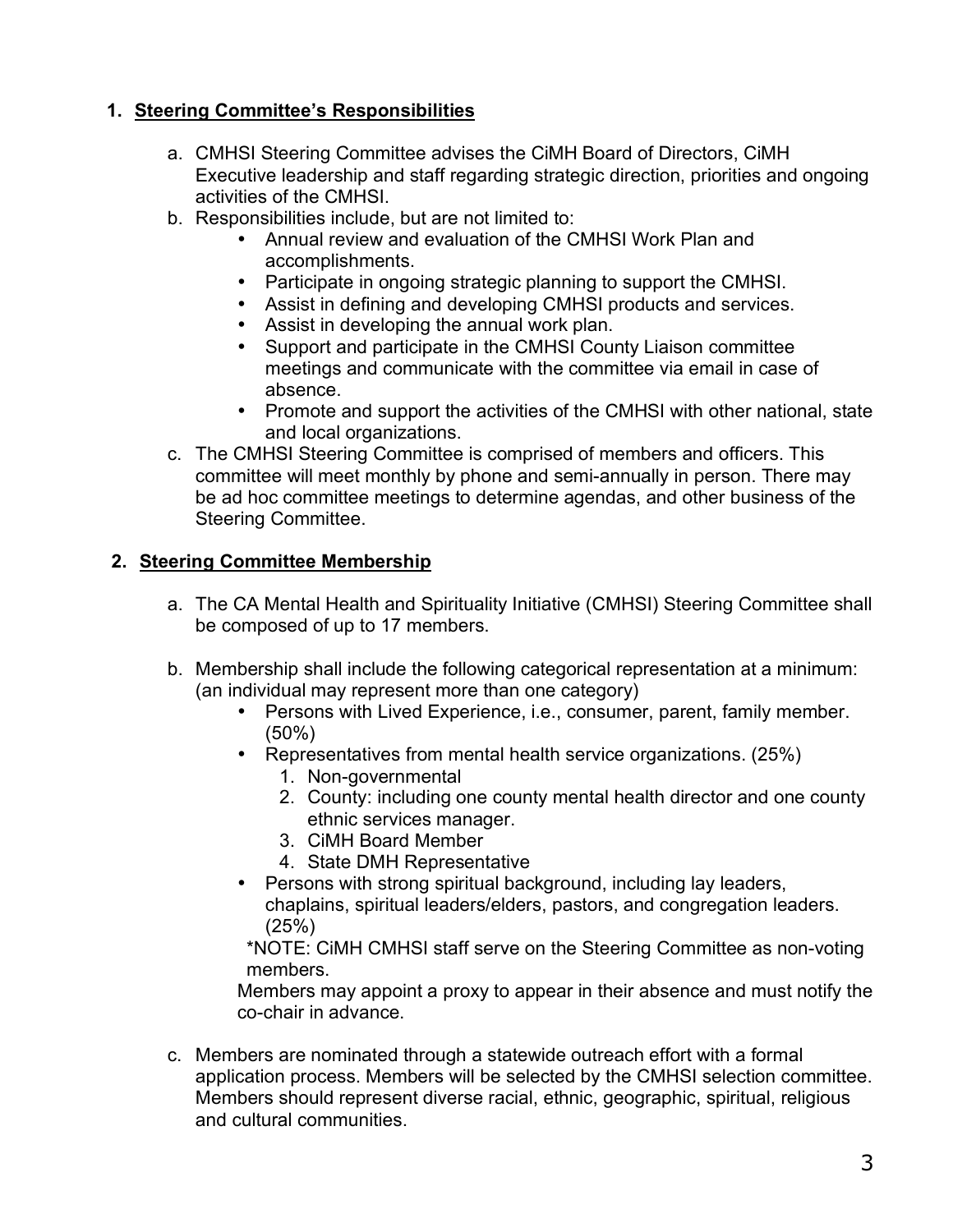- Members should demonstrate:
	- 1. Strong communication links with diverse communities and stakeholders.
	- 2. Ability to work effectively with others with different backgrounds and perspectives.
	- 3. A commitment to the successful operation of the CMHSI.
- d. Members shall serve a term of 2 years and are eligible for re-appointment to consecutive terms.

#### **3. Steering Committee Officers**

a. **Officers:** The Officers of the Committee include two Co-Chairpersons. At least one of them should have lived experience.

#### b. **Officer Responsibilities:**

- **Co-Chairs share responsibility for the following:** 
	- 1. Facilitate the CMHSI Committee meetings.
	- 2. Develop the meeting agenda.
	- 3. Convene special meetings when necessary.
	- 4. Consult with the CiMH leadership between Committee meetings.

#### **4. Terms Of Service:**

The officers are asked to serve a two-year term and are eligible to serve subsequent terms.

#### **5**. **Election:**

Nominations and election process shall be facilitated by the full committee, with the exception of the person nominated for office

#### **5. Voting/Quorum**

A simple majority rule applies..

#### **6. Guests**

Guests are welcome to attend the meetings with the following conditions:

- a. Guests will not be compensated for travel or accommodations.
- b. Guests will not have any voting privileges.

#### **7. Excessive Absences**

- a. The CMHSI Steering Committee expects its members to attend in person/via phone and to be present for the entire meeting.
- b. If a CMHSI Steering Committee member cannot attend the CMHSI Steering Committee meeting, he/she should notify the CMHSI committee via email as soon as possible. Members may appoint a proxy to appear in their absence and must notify the co-chair in advance. A co-chair shall address any member who has three absences in a year.